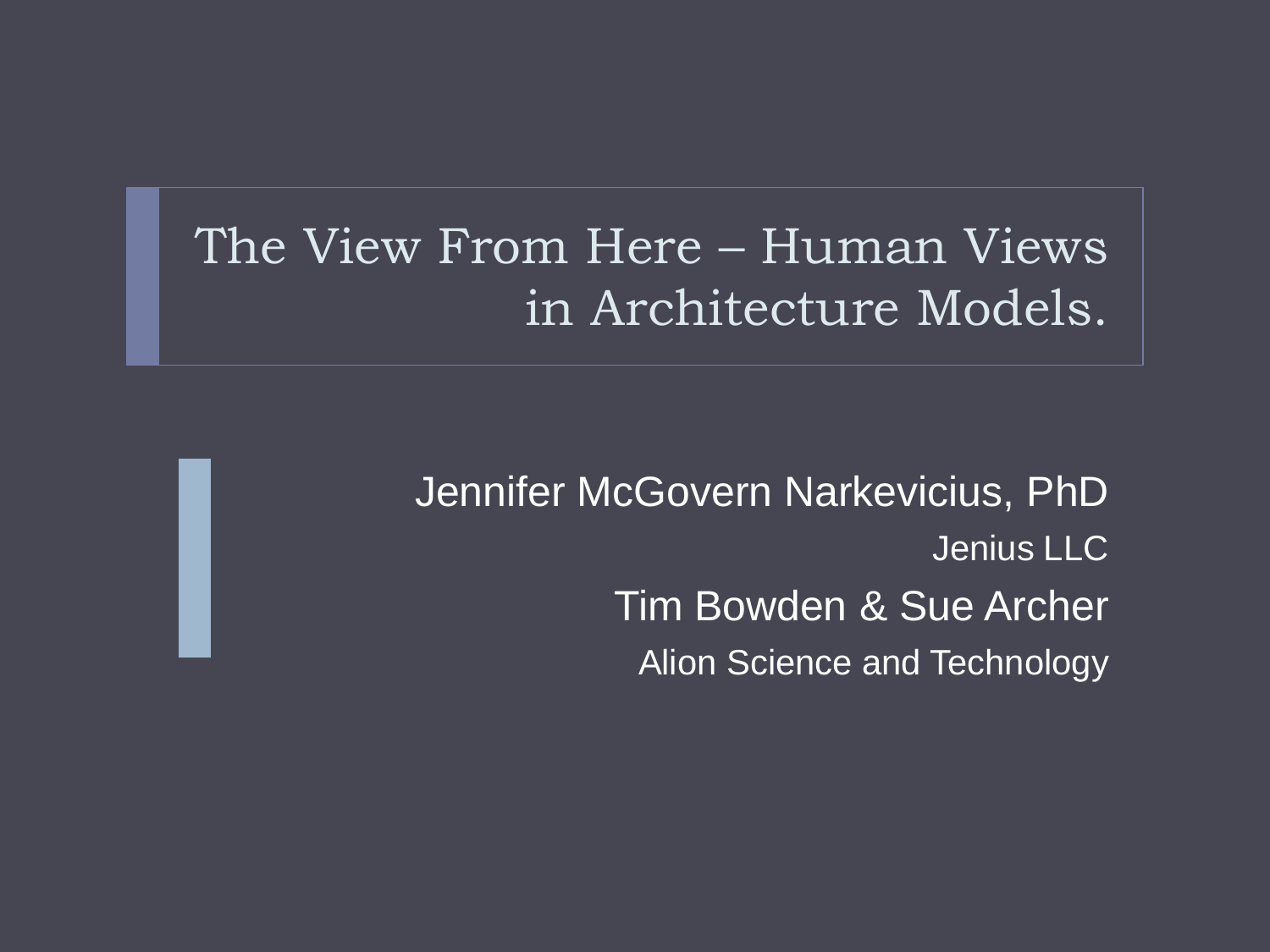

# **I left to go find myself.**  *If I get back before I return –* **keep me here.**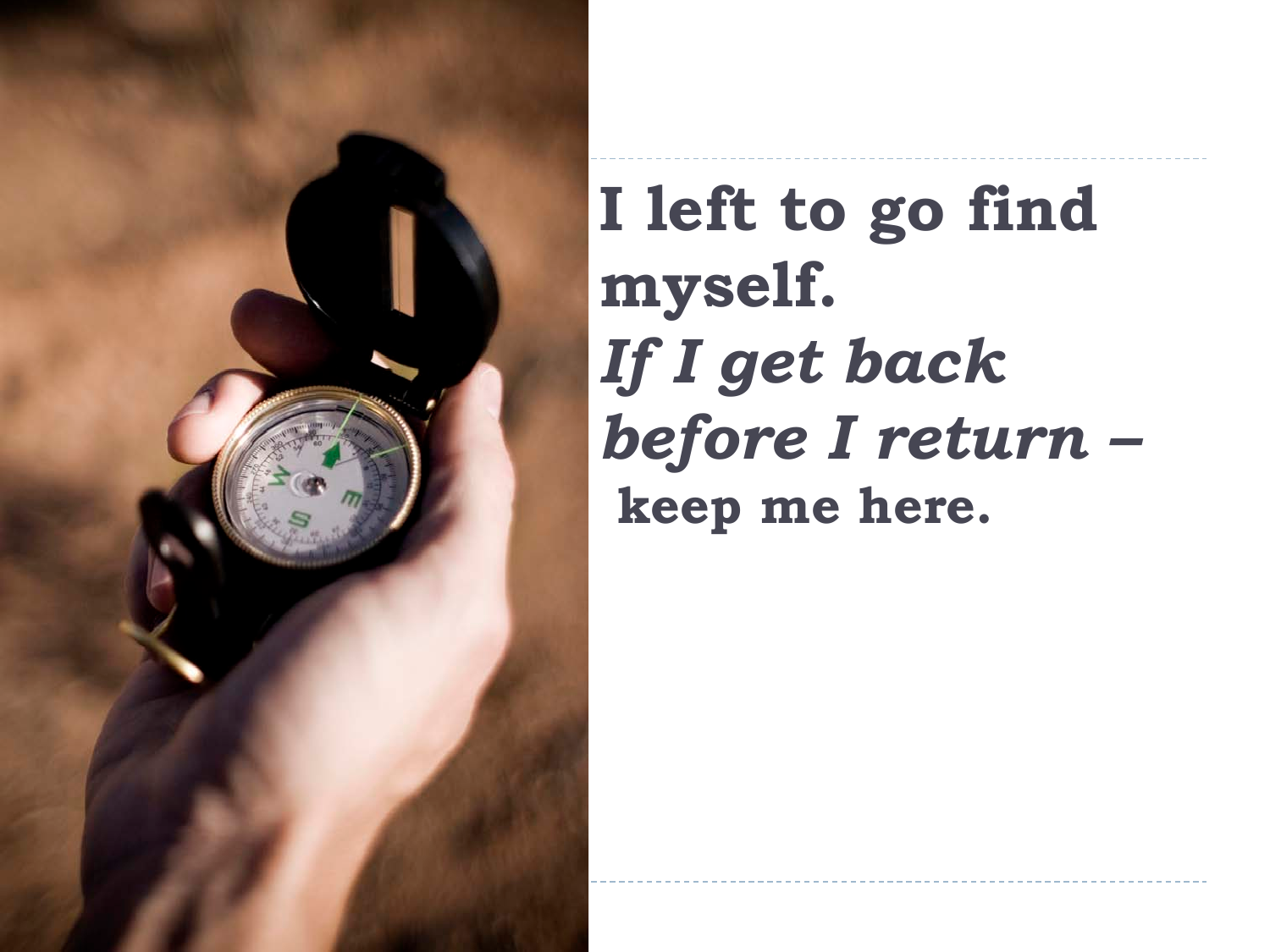# Background

- DODAF2.0 injects a stronger focus on viewpoints
- The goal of various viewpoints is to provide a mechanism for:
	- **Visualizing**
	- **I** Understanding
	- ▶ Compiling

the complexities associated with complex system structure and behavior

**Models are developed to bring a dispersed focus onto a** multifaceted problem space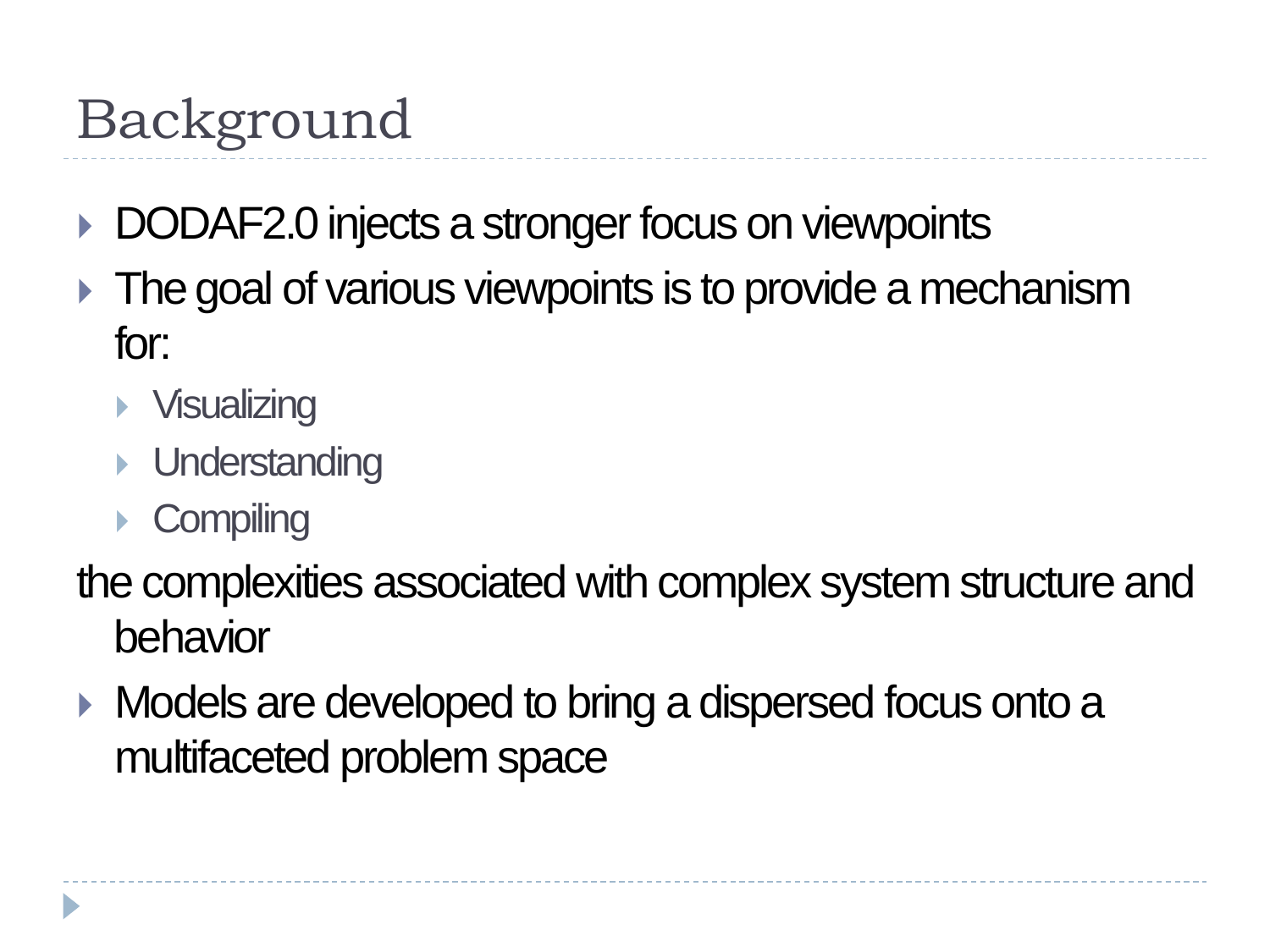## The Existence of Systems

- ▶ No system is ever developed except for use by people.
- ▶ People add constraints to the engineering design space
- **There would be no** engineering design space without the people - leaving the people out of the representation completely misses the point!

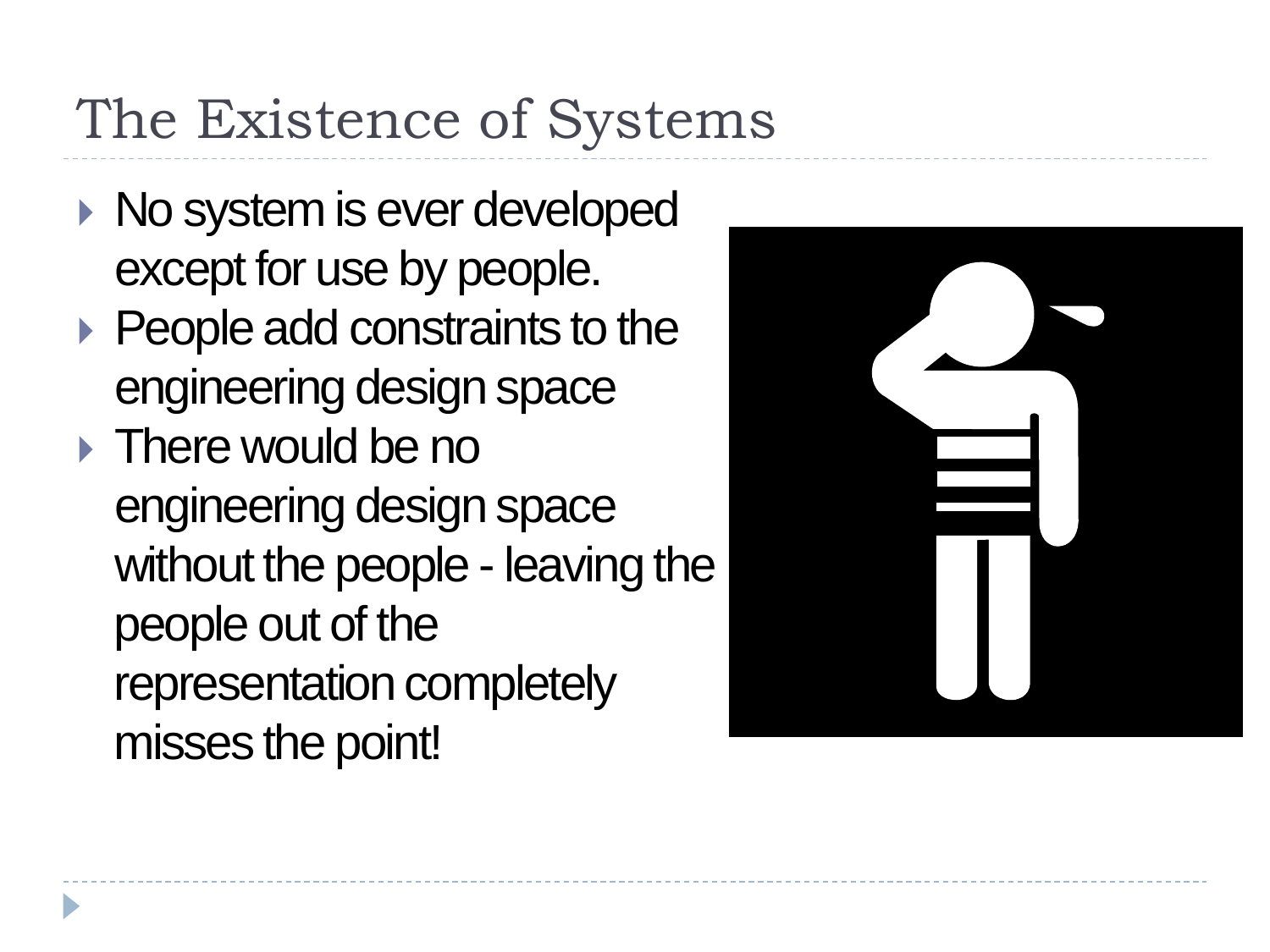#### Where Do You Put The People? **Human Views**

- ▶ MoDAF and NATO
- Multiple approaches represent attempts to provide a framework for capturing detailed information about the human elements of the system
- Human-in-the-View
	- Consistent with DoDAF 2.0 vision of the "system"
	- **Translate human capabilities and limitations directly into the** language used by systems engineers to describe the system.

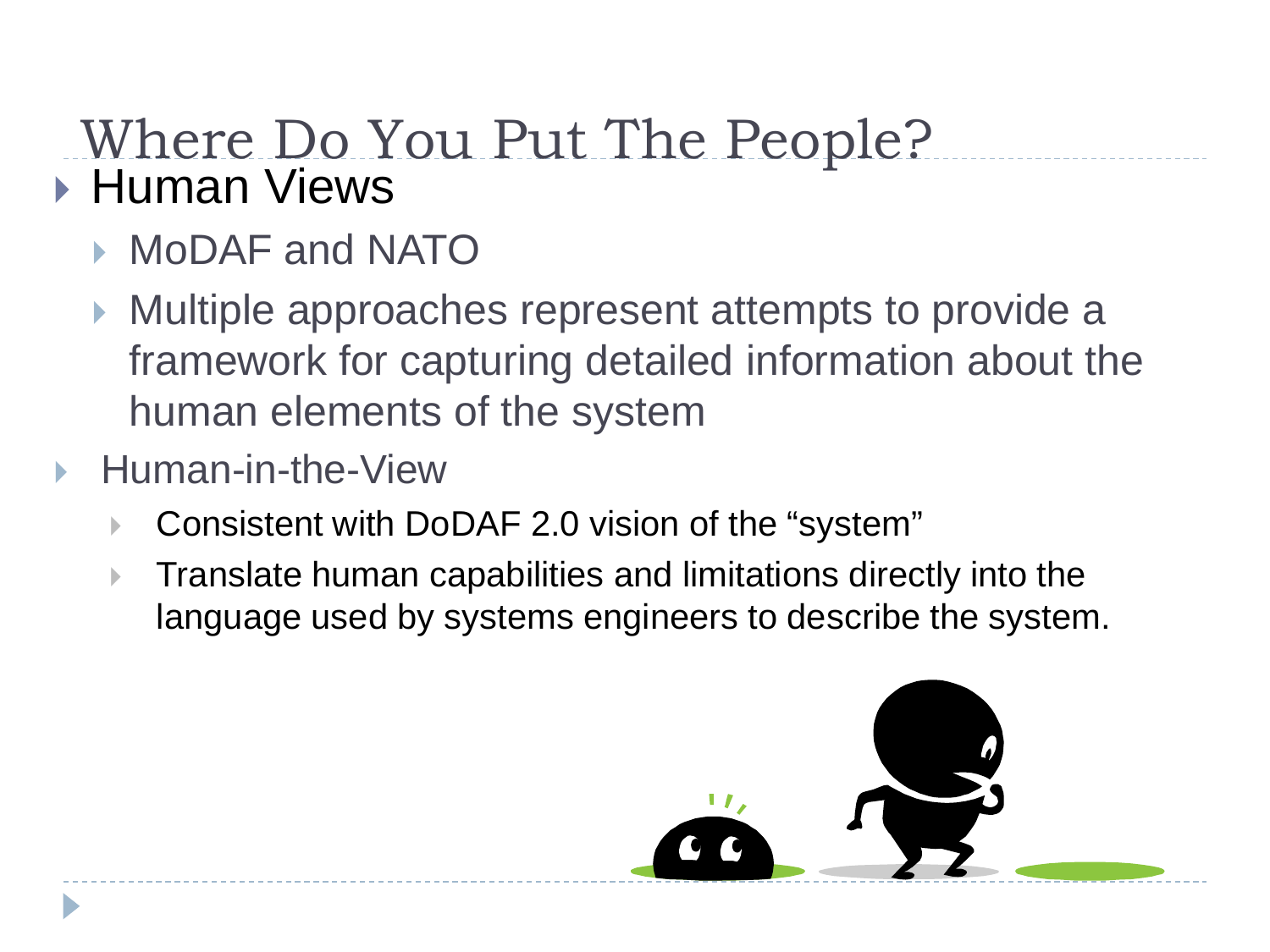# Those Pesky People – Human Views Pros…

- ▶ Development of the system model would be (arguably) easier
	- Divide responsibility for defining and managing system data
	- ▶ One less element to represent in already complex models

▶ Supports the notion of "Fit-for-Purpose"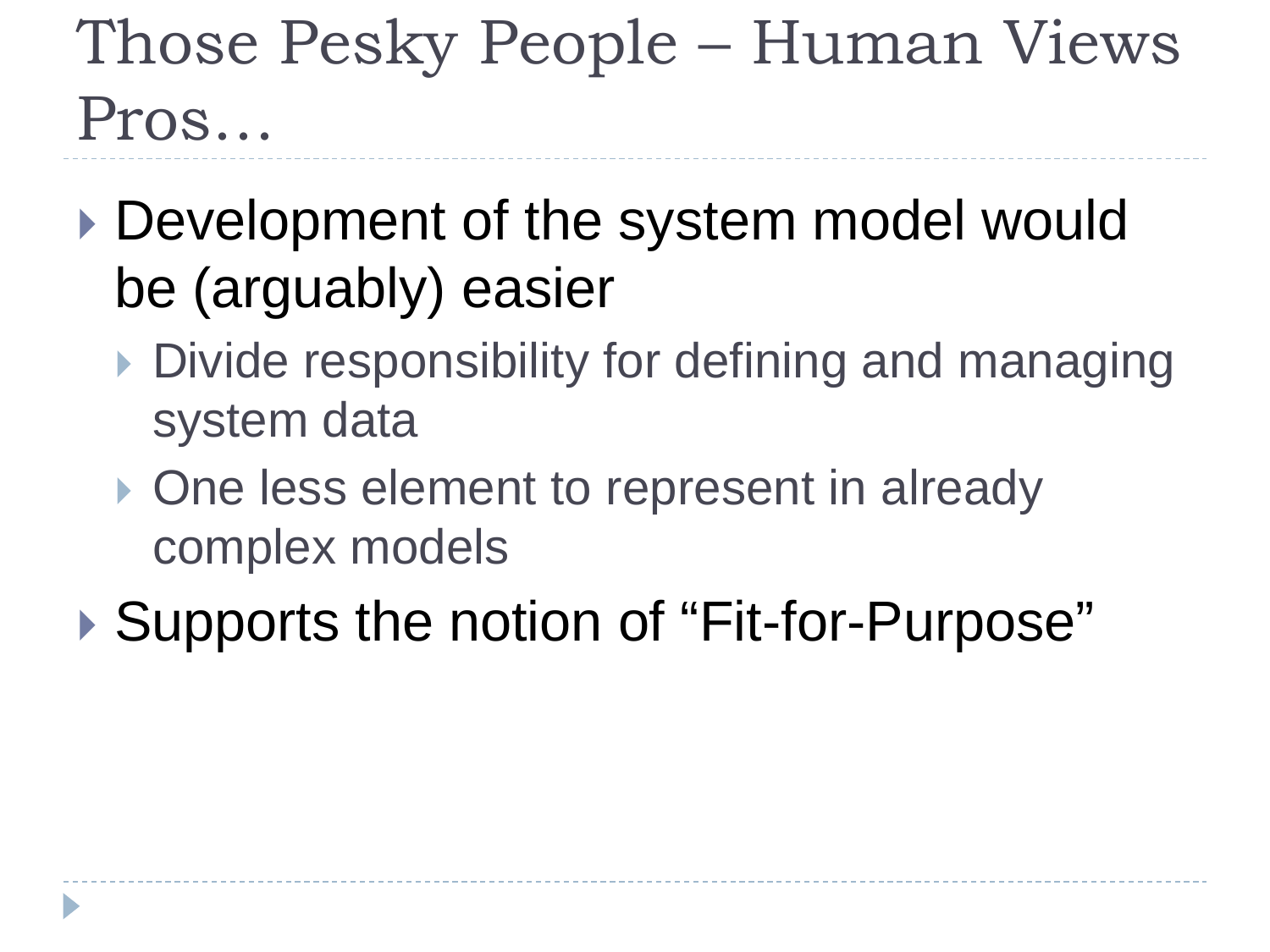### …and Cons

- ▶ However, development of the architecture illustrates the elements of the system and their relationships
	- **Missing or misidentifying the human interfaces is a** greater risk in separate views
	- It is these interface errors that are so costly later in design, development, and delivery of the system
- ▶ Segregation perpetuates incomplete understanding of the problem
	- **Human View**" leads users to think of only part of the total system, a unique presentation focused on HSI-related concerns, not an integrating architecture development and specification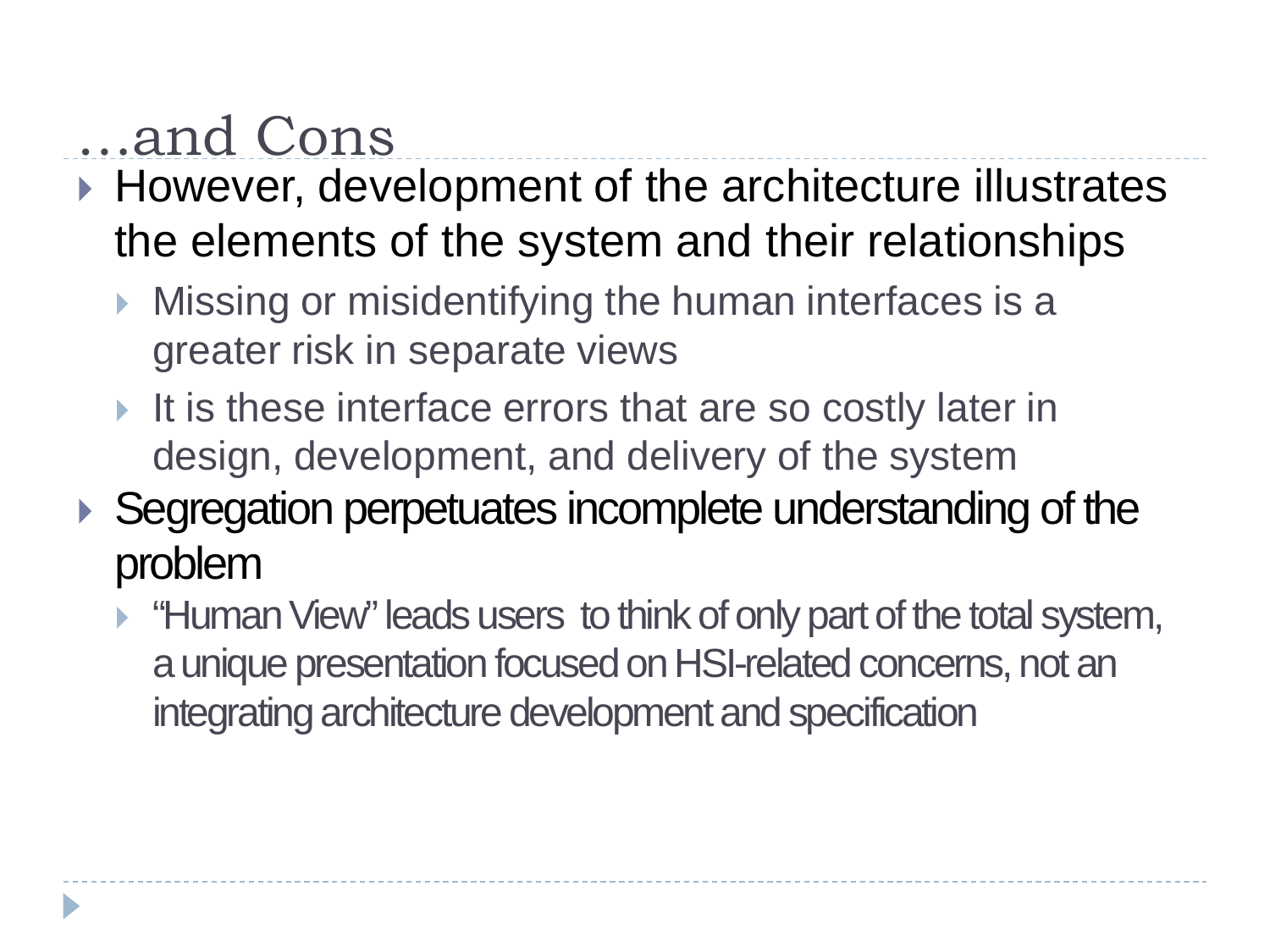### All Views Are Human Views

- ▶ Systems without human elements do not exist
	- ▶ Data and Information, Services and Standards all impact and are impacted by human capabilities and limitations
	- ▶ Capabilities exist to provide outcomes for human support
- ▶ A separate human view does not facilitate a complete understanding of the system
	- ▶ Humans constrain technology solutions
	- ▶ And sometimes technologies constrain human performance

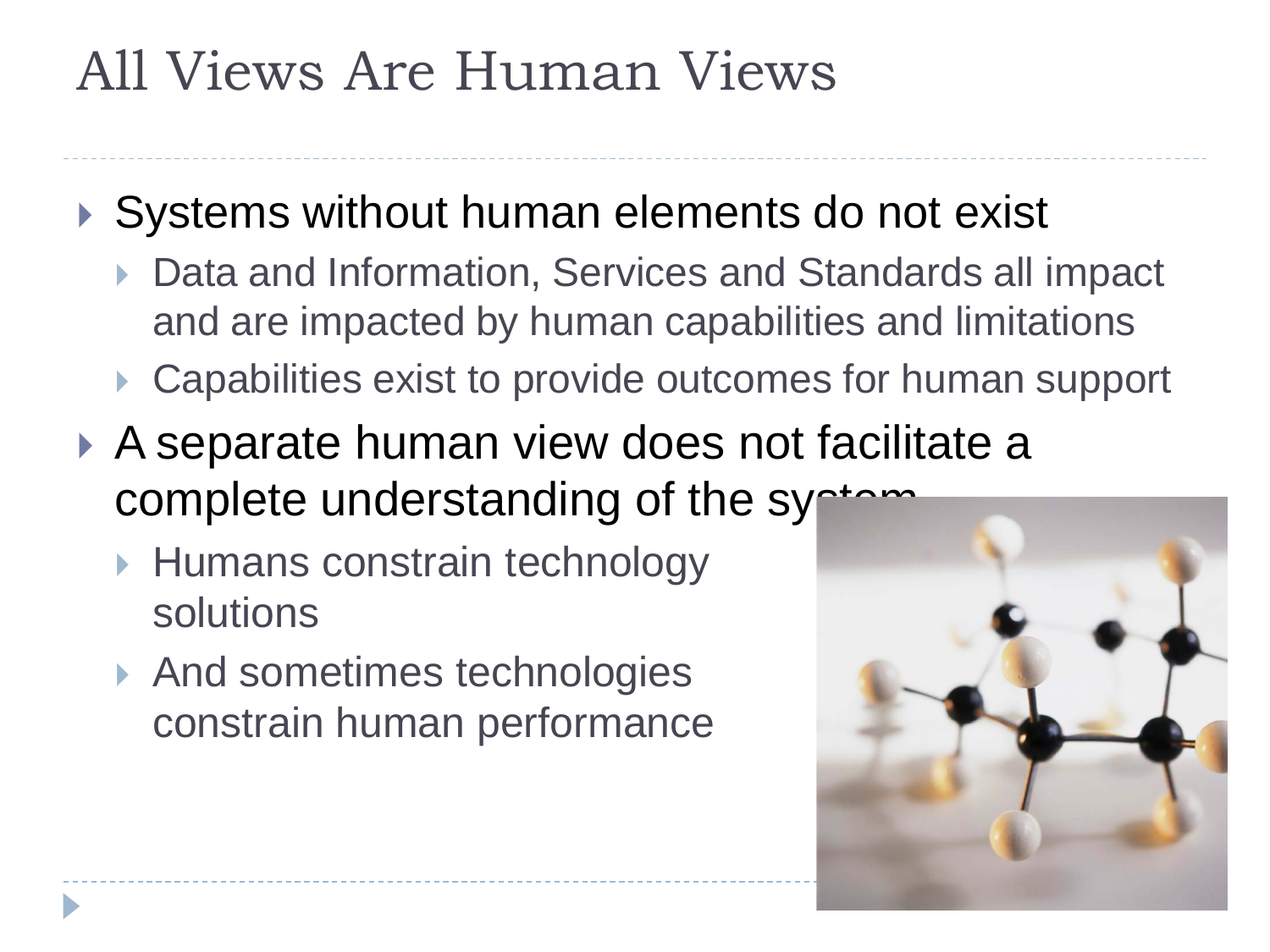### All Views Are Human Views

#### ▶ Existing Viewpoints include much of the information the HSI community is interested in:



availability

– ….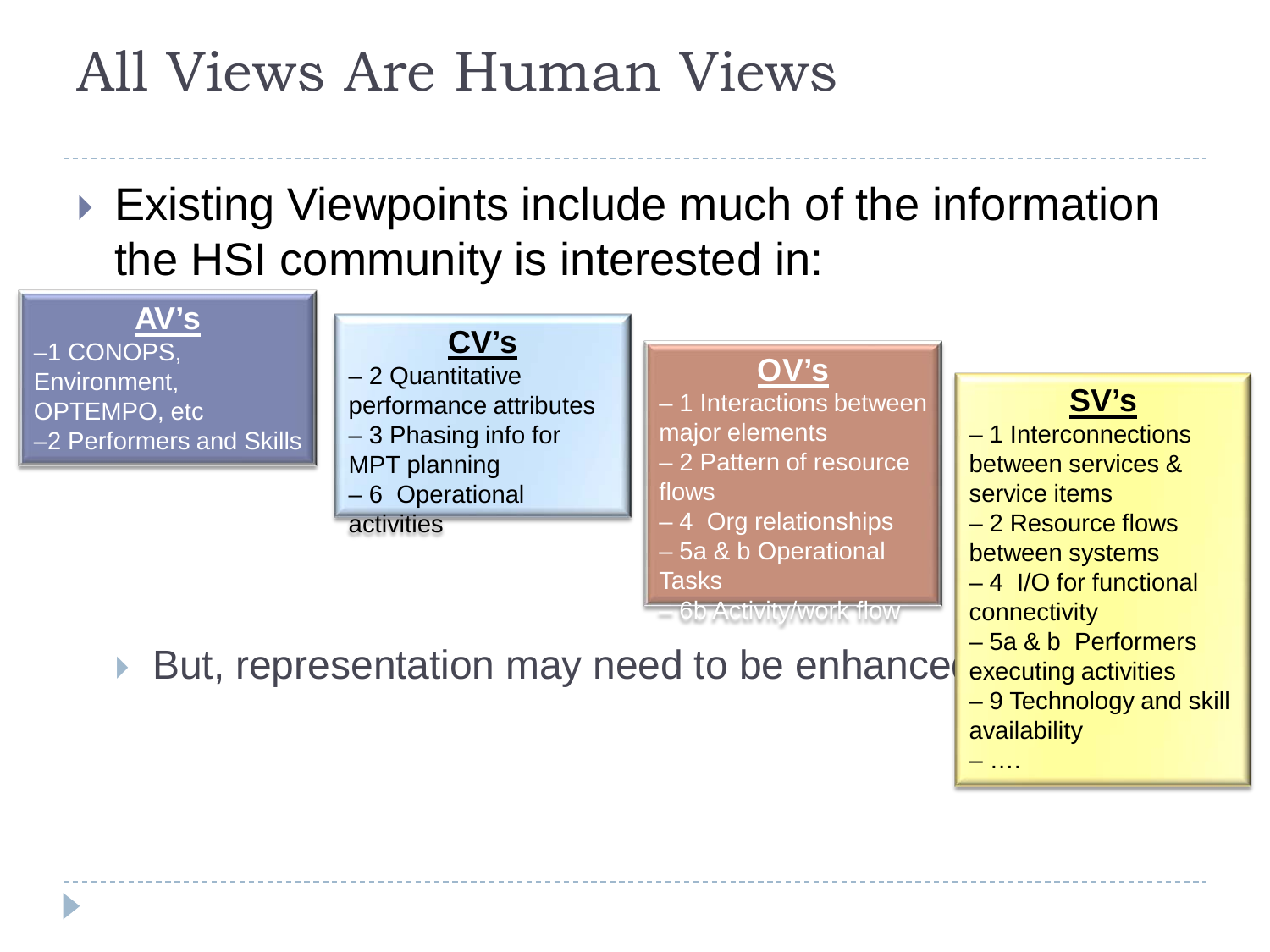# Is You Is, or Is You Ain't?

- Either the human is part of the system (represented as an integrated part of existing viewpoints) or the human remains outside the system, risking the continuation of the legacy of:
	- System failures
	- Errors
	- General inability to reap the benefits of technology system implementation.
- Incorporating the human into existing viewpoints will require a fundamental change in the way systems engineers conceptualize both problems and solutions – it won't be easy.

revise

debate

evaluate

- Data needs must be clearly defined
- A comprehensive systems perspective will need to be maintained
- Language and approacheswill need to be synchronized
- $-$  Human performance will need to be quantified
- Collaboration mechanisms will have to be developed